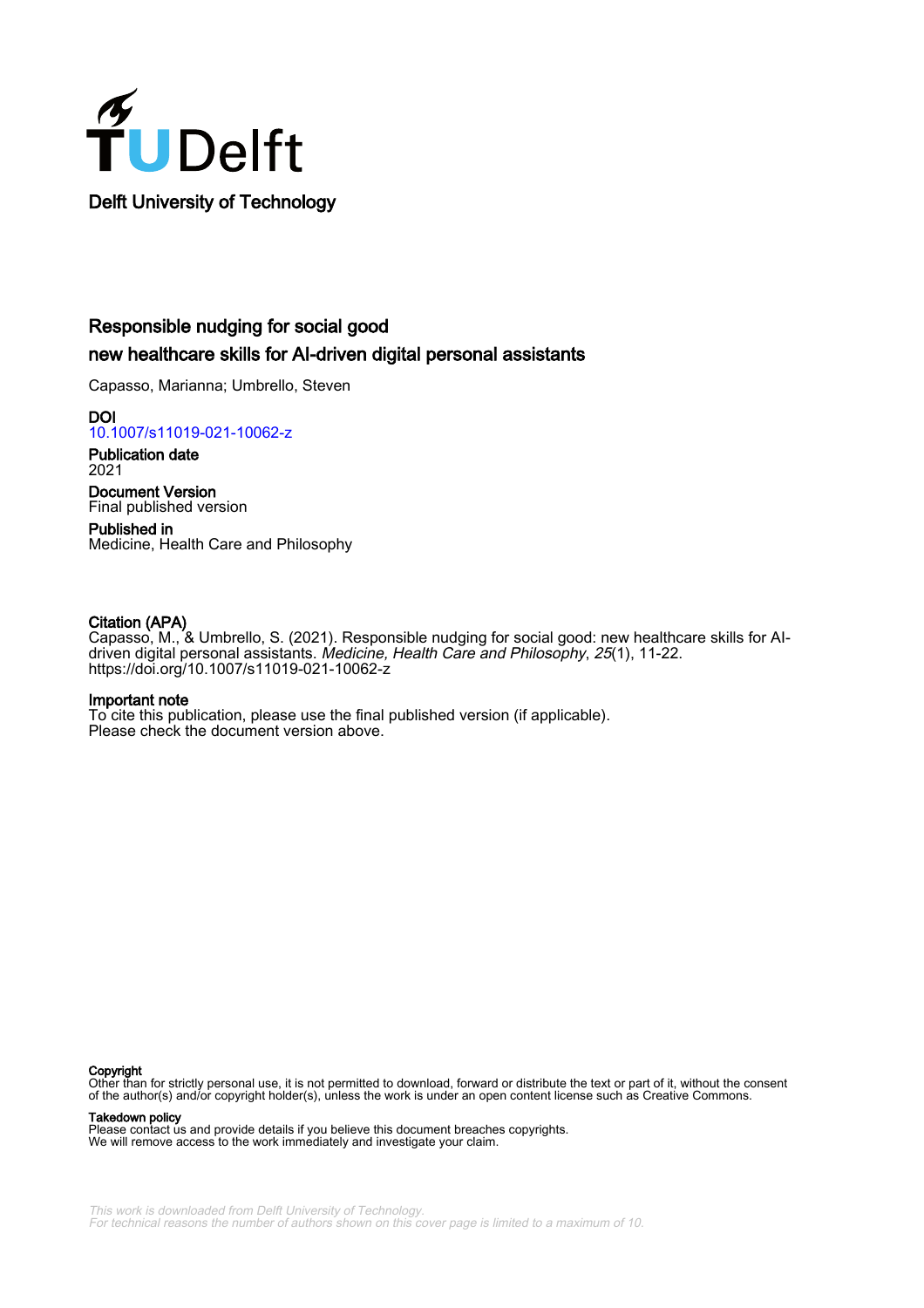### **SCIENTIFIC CONTRIBUTION**



# **Responsible nudging for social good: new healthcare skills for AI‑driven digital personal assistants**

**Marianna Capasso<sup>1</sup> · Steven Umbrello[2](http://orcid.org/0000-0003-2594-6313)**

Accepted: 16 November 2021 © The Author(s) 2021

### **Abstract**

Traditional medical practices and relationships are changing given the widespread adoption of AI-driven technologies across the various domains of health and healthcare. In many cases, these new technologies are not specifc to the feld of healthcare. Still, they are existent, ubiquitous, and commercially available systems upskilled to integrate these novel care practices. Given the widespread adoption, coupled with the dramatic changes in practices, new ethical and social issues emerge due to how these systems nudge users into making decisions and changing behaviours. This article discusses how these AI-driven systems pose particular ethical challenges with regards to nudging. To confront these issues, the value sensitive design (VSD) approach is adopted as a principled methodology that designers can adopt to design these systems to avoid harming and contribute to the social good. The AI for Social Good (AI4SG) factors are adopted as the norms constraining malefcence. In contrast, higher-order values specifc to AI, such as those from the EU High-Level Expert Group on AI and the United Nations Sustainable Development Goals, are adopted as the values to be promoted as much as possible in design. The use case of Amazon Alexa's Healthcare Skills is used to illustrate this design approach. It provides an exemplar of how designers and engineers can begin to orientate their design programs of these technologies towards the social good.

**Keywords** Artifcial intelligence · Nudging · Medical AI · Technoethics

# **Introduction**

Digital health provides clinicians, patients, caregivers, and care-receivers, generally construed, as well as the whole health system with new tools and possibilities, ranging from the use of wearables and connected medical devices such as smartwatches and activity trackers (Lu et al. [2019](#page-11-0)) to the spread of AI decision-making systems, such as chatbots, digital personal assistants or persuasive apps that can help in monitoring health metrics (Valtolina et al. [2020](#page-12-0); Zhang and Wan [2019\)](#page-12-1). The future potential for such systems in healthcare seems high due to the far-reaching implications that the

 $\boxtimes$  Steven Umbrello s.umbrello@tudelft.nl

> Marianna Capasso marianna.capasso@santannapisa.it

diagnosis and prevention capabilities of AI-driven systems may have in integrating or even replacing more traditional medical practices and relationships.

Now, during the pandemic, AI is also helping to provide personalised information and recommendations for patients who have symptoms of COVID-19 (Buoy Health [2021](#page-10-0)). Specifcally, AI-driven digital personal assistants—e.g., Google Assistant, Apple Siri, Amazon Alexa—are now used in a wide variety of scenarios—such as consumer markets, work, smart homes and others—and with advanced intelligence and interaction capabilities, they assist users in their tasks (Maedche et al. [2016\)](#page-11-1). The novelty of such technologies is that they have also begun to prove their potential as digital health tools for monitoring, consulting, and providing tips and guidance, thus as intermediaries between the healthcare system as a whole and the public (Sezgin et al. [2020\)](#page-11-2).

The scope of this paper is to analyse AI-driven digital personal assistants that are now upskilled with healthcare capabilities by looking at a particular case study, that is, Amazon Alexa's new Healthcare Skills. This will be done with the help of a multi-tiered value sensitive design (VSD) approach by evaluating a specifc case of a new Amazon

<sup>&</sup>lt;sup>1</sup> Scuola Superiore Sant'Anna, Piazza Martiri della Libertà 33, 56127 Pisa, Italia

Department of Values, Technology, & Innovation, School of Technology, Policy & Management, Delft University of Technology, Jafalaan 5, 2628 BX Delft, The Netherlands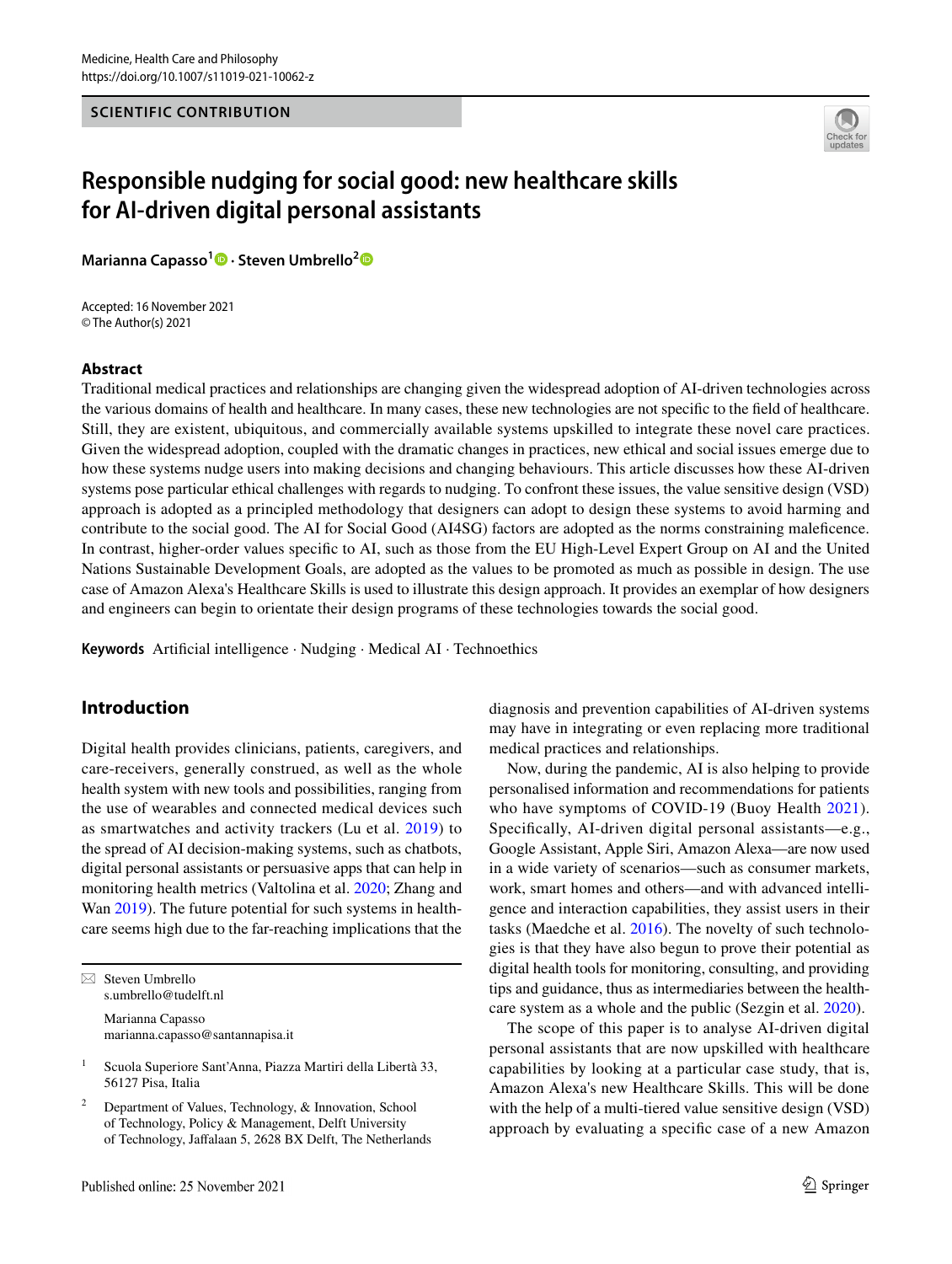Alexa's Healthcare Skill: i.e., the provision of digital health nudges—or recommended courses of action and suggestions—that are personalised to users. To do this, this paper is divided into the following sections. §2 explores the notion of nudging and its application in digital environments. §3 introduces a multi-tiered value sensitive design (VSD) approach as a means of designing AI-driven digital personal assistants that incorporate digital health nudges to not only avoid doing harm by operationalising the AI for Social Good (AI4SG) principles as norms but to actively promote social good. It does this by operationalising higher-order values such as the United Nations Sustainable Development Goals (SDGs) and the EU High-Level Expert Group on AI (HLEG AI) values. The case study of Amazon Alexa's new Healthcare Skills is illustrated through the four-stage iterative process of a combined AI4SG-VSD approach, which are respectively: (1) context, (2) value identifcation, (3) formulating design requirements, and (4) prototyping. Finally, §4 provides some conclusions.

# **Digital nudging in healthcare**

The notion of nudging derives from the work of Thaler and Sunstein [\(2009](#page-12-2)), which advocates a liberal and paternalistic choice architecture. A nudge is described as "any aspect of the choice architecture that predictably alters people's behaviour without forbidding any options or signifcantly changing their economic incentive" (Thaler and Sunstein [2009](#page-12-2), p. 6). Nudging uses behavioural sciences and economics principles to elicit benefcial behaviours from individuals, without undermining their deliberative choice and freedom. A nudge overcomes agents' cognitive defects, or lack of information and behavioural biases, and steers them towards target acts that are deemed to be good for them (Sunstein [2017\)](#page-12-3).

The term "digital nudging" emerged only recently in engineering and computer systems literature and is defned as the "use of user-interface design elements to guide people's behaviour in digital choice environments" (Weinmann et al. [2016](#page-12-4)). There are several technological systems in healthcare that use and rely on the assumptions of nudging. Among these, there are apps that send notifcations based on nudge design to prevent the progression of mild cognitive impairment in elderly patients (Pietrabissa et al. [2019](#page-11-3)). Other examples that fall more squarely in digital nudging in the healthcare context include AI-driven digital personal assistants to support diagnosis and monitoring. Such systems infuence and manage users' behaviours and have a signifcant impact on both caregivers and care receivers, as well as their families.

Indeed, market-driven corporations such as Apple, Google or Amazon are now incorporating data-driven and personalised nudges in their products. AI-driven digital

personal assistants are an example of such products. For example, users can be 'nudged' by Amazon's Alexa, which can collect users' data and preferences, shape diferent aspects of their choice environment and push towards desired results, thus having considerable power in afecting decision-making processes in a vast realm of contexts, from business and markets to other sensitive domains such as healthcare (Cai [2020](#page-10-1)).

However, little research has been conducted on whether digital nudges improve the efficacy of healthcare (Byambasuren et al. [2018](#page-10-2)). Conversely, a growing concern has been raised that apps and other AI medical tools may track, collect, and share data in opaque and potentially misaligned ways (Loria [2019\)](#page-11-4).

Digital nudges follow the same principles and modalities of nudges as such. However, the fundamental diference between traditional nudges and digital nudges lies in the latter allowing for greater versatility and opportunities for choice architects due to the more dynamic, informational, and automated character of the digital environment (Meske et al. [2019](#page-11-5)). In addition, new digital patient-centric nudges, with tools such as simplifications, default settings, decision staging, feedback, reminders and others, offer virtual medical care and assistance in and outside hospitals and in domestic or commercial care practices even outside the healthcare domain (Meske et al. [2019\)](#page-11-5).

Using Big Data and Predictive Analytics techniques, a digital nudge is ubiquitous, emergent, interconnected, and capable of continuously reconfguring itself due to its feedback from its environment and interactions with users and other systems. As a matter of fact, Big Data nudges have been defned as a special kind of nudge: *hypernudges* due to their networked and dynamic nature (Yeung [2017\)](#page-12-5).

Nudging is not merely a value-free and neutral tool: indeed, scholars have already recognised that nudges always contain value judgements and deal with a dominant understanding of societal values or norms that are considered morally or politically acceptable by choice architects (Prainsack [2020](#page-11-6); McMahon [2015](#page-11-7); Jones et al. [2013](#page-11-8)).

In the digital realm, tech companies or private actors may constitute choice-architects with an external, independent and, in some instances, unaligned values-metrics relative to those of their nudgees' goals and values. Indeed, in certain cases, digital nudges could steer the behaviour of human users away from what may beneft them, leading to a disparity between their actions and goals (Burr et al. , [2018](#page-10-3)). In particular, in the healthcare context, the introduction of new actors and new digital practices mediated by AI-driven systems can shape the responsibility, roles and credibility of both health professionals and patients, leading to a reconfguration of the entire healthcare system (van Wynsberghe and Li [2019](#page-12-6)). Scholars have raised concern about the "Googlization of health" research that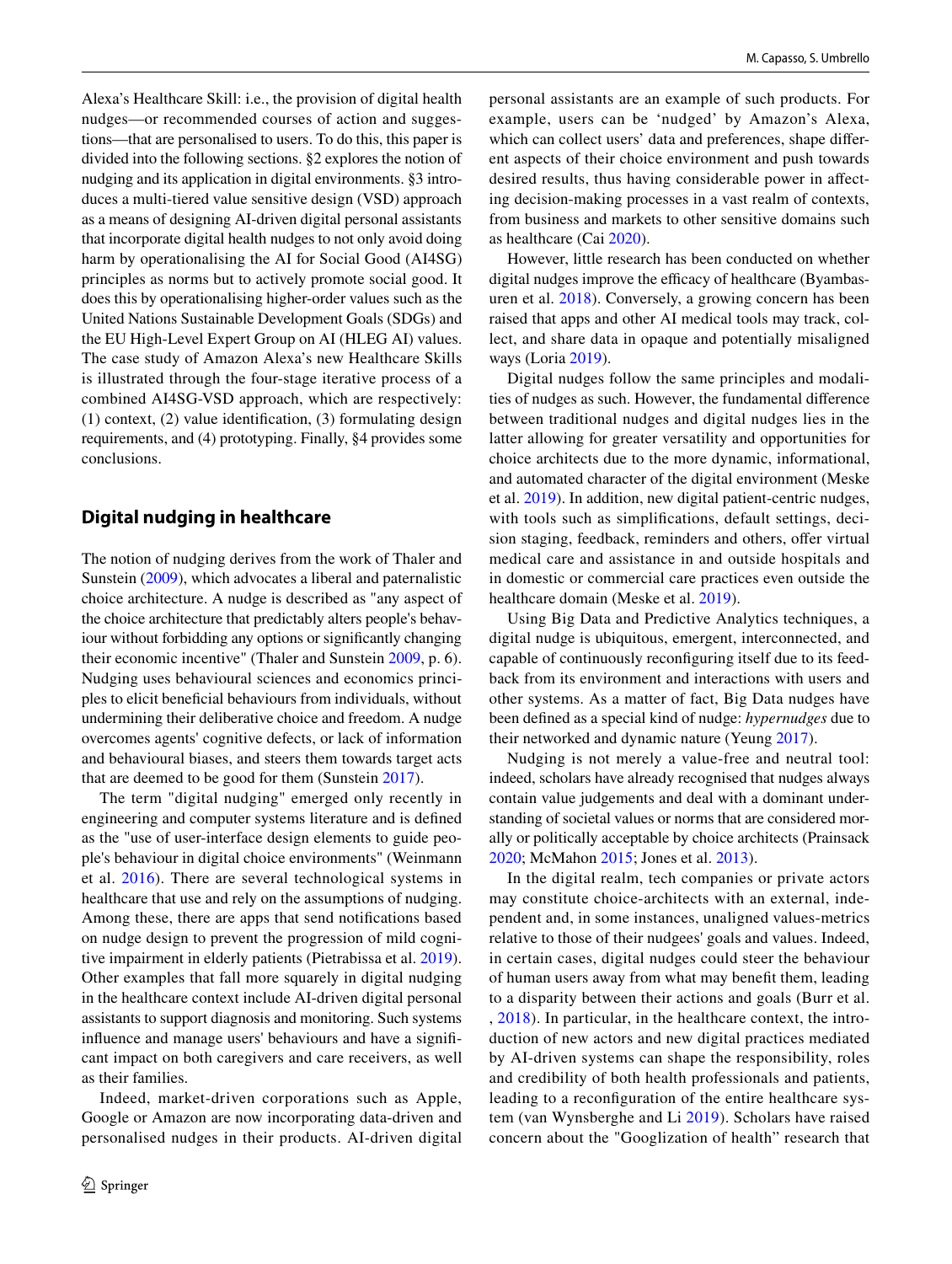opened the way to tech companies such as Google, Amazon, and Facebook to collect, track, and store health data (Sharon [2016](#page-11-9); [2021](#page-11-10)). Health data are not solely created by clinicians in electronic medical records but now extend to encompass data from ftness and health apps, behavioural data tracked in digital environments, data based on online interactions, and the contents amassed on social networks, among others.

Therefore, a question of crucial importance in collecting and using healthcare data is the nature and value of those data as inherently *public* data (c.f., Prainsack [2020](#page-11-6)). Whereas individual health data would (and should) continue to be treated as private (i.e., individual) health data, the data can also be read as public data, given that its collection and use in AI-driven systems have a public impact. Despite proponents of nudging tend to focus on individuals and their freedom of choice—since nudges are primarily described as individual interventions that help to promote more rational and healthy behaviours—the use of nudges may profoundly impact institutional and social structures (see Lepenies and Małecka [2015\)](#page-11-11). On the extensive literature on nudging in healthcare, very little engage with social determinants of health and often mislead the public nature of nudges (Mac-Kay and Quigley [2018\)](#page-11-12).

Behavioural infuences such as nudging techniques are always positioned in a more extensive system, where policymakers or private actors and governments layout values and norms, preferences, and political or social factors. The efects of digital nudges within the healthcare feld are thus not merely visible on an individual level; they are equally efective and persistent on a collective level and need a justifcation on the values they underpin and promote.

Thus, it is essential to make explicable the values that are articulated by digital nudges – general social values or values tailored for the individual (c.f., Barton and Grüne-Yanof [2015\)](#page-10-4) or a specifc group (stakeholder contextual values) – and align AI-driven systems in the feld of healthcare to not only avoid doing harm (nonmalefcence) but to actively contribute to social good (benefcence). Specifcally, in the healthcare domain, there is a need to identify and regulate the diferent sources of infuences such as digital nudges in the broader social environment and to assess *ex-ante* the peculiarities and the relevant values inherent to the care practices that such infuences are going to interfere with.

It is not only the public nature of digital nudges at stake, but the question about the public nature and value of health that should beneft society as a whole and prevent persons or groups of people from experiencing undue harm. In this sense, when engaging in a discourse on AI-driven systems that incorporate digital health nudges that should actively contribute to social good, one cannot disregard the question of what may count as a just healthcare system and the reconsideration of an individualistic approach to health.

The COVID-19 pandemic has shown the need to initiate a thorough discussion on health and healthcare's role in citizens' lives. For example, the necessity of thinking public health as a social good has been in the recent efforts of the World Health Organization, which was engaged in providing countries all over the globe equitable access to vaccines (WHO [2020\)](#page-12-7). Furthermore, in recent years, many scholars have tried to frame health in terms of a global public good, seeing in it not a private good but rather a concept that requires innovative collective action at the global level (Moon et al. [2017;](#page-11-13) Abdalla et al. [2020](#page-10-5)). Public goods are non-excludable and non-rival, meaning that no one is excluded from their consumption, and one person's consumption does not prevent anyone else from benefting them (Smith [2003\)](#page-11-14). If we translate this discourse on health and healthcare's role in citizens lives, the access to healthcare and treatments should not be arbitrarily limited but considered inherently public: i.e., no one is excluded from it and is not-rivalrous. The healthcare ecosystem is increasingly becoming an 'e-health ecosystem'. This e-health ecosystem can be understood as a socio-technical system that is composed of an entanglement of technical, social, and institutional dimensions and stakeholders that in collaboration provide values and services (Nykänen [2017](#page-11-15)). For this reason, society as a whole is expected to create and maintain a healthcare ecosystem that can correctly evolve, approximate towards being a public good, and can assist individuals in the above sense. However, beyond such consideration on individual access to healthcare and treatments, health can also be understood as public, aimed to ft the characteristics of non-excludability and non-rivalry. Although there are many diferent conceptualisations of public health through the lens of the conception of public goods, these have also led to criticisms (Bernstein and Randall [2020\)](#page-10-6). Still, the importance of the concept and practice of public health primarily depend on structural conditions and on the collective call for action to address and provide health-related public goods, public health programs, and policies (Giubilini and Savulescu [2019](#page-11-16); Anomaly [2021\)](#page-10-7).

In particular, the proposal of framing health as a *global* public good can be a means to include other sectors and regulators beyond the healthcare system itself in the design and justifcation of health policies, strategies and plans. The social determinants of health and their implications should be included in a new and more comprehensive approach to monitoring, implementing and evaluating health, understood not as the sum of individual goods of specifc persons but as both the outcome and pre-condition of much broader socioeconomic processes and practices. To ensure global access and beneft concerning health and healthcare, it would be efective to identify a rationale, methodologies, and means to account for the challenge of fair and democratic redistribution, as well as social justice.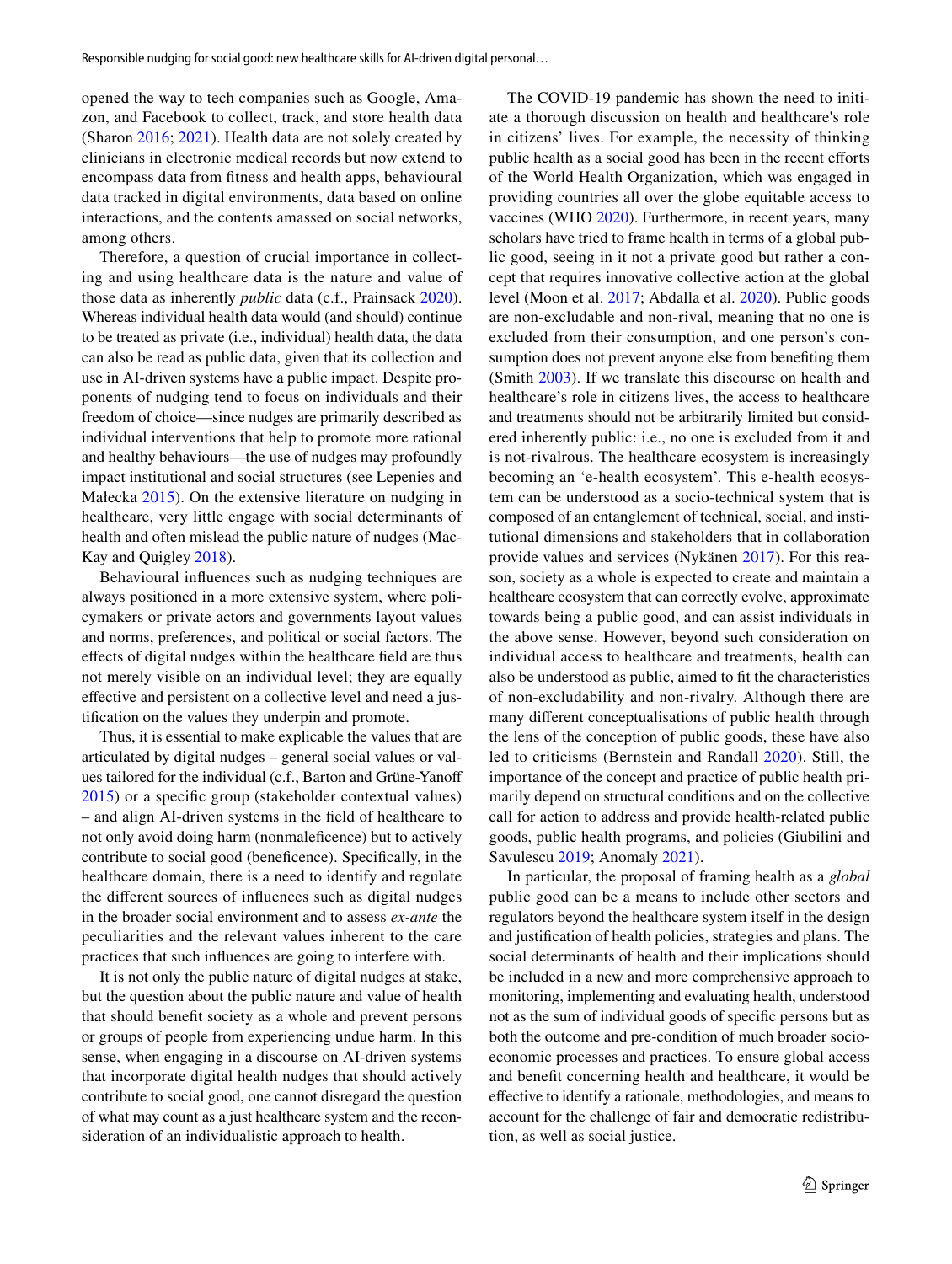A multi-tiered value sensitive design (VSD) approach that operationalises higher-order values such as the United Nations Sustainable Development Goals (SDGs) and the EU High-Level Expert Group on AI (HLEG AI) values can constitute a reasonable solution to the issue of strengthening global responsibility and governance to improve health. Higher-order values like those expressed by SDGs and those higher-level values specific to AI, like those described by HLEG AI, can serve as a good approximation of what we consider a collective action to individuate public goods to be promoted at the global level.

This approach has two aims. First, it aims to reconfigure the healthcare system by introducing new actors and indicators that determine and make explicit the values to be promoted as public and collectively beneficial. Second, it aims to identify norms and design requirements for AI-driven systems—in this specific case, AI-driven digital personal assistants—to better monitor and promote health equity and an inclusive, transparent and accountable development of socio-technical systems globally.

# **Towards AI for social good**

As already mentioned, digital nudging is a continually growing practice within the domain of health care, technology, and their intersection. However, given the potentially deleterious consequences of misaligned digital nudging, as well as its potential boons if employed responsibly, it makes sense that the responsible innovation of AI-driven digital personal assistants in the feld of healthcare to be aligned with a design approach that is principled on similar commitments to avoid harm and actively contribute to doing good. Therefore, many scholars are now attempting to identify technical requirements for AI-driven systems to ensure that these technologies are designed to protect and promote relevant ethical and societal values in healthcare (Mittelstadt et al. [2016](#page-11-17); London [2019;](#page-11-18) Vayena et al. [2018](#page-12-8)).

Floridi et al. ([2020](#page-11-19)) provide what is arguably the most comprehensive set of norms for guiding designers of AIdriven systems to avoid (most) harms (Umbrello and van de Poel [2021\)](#page-12-9). The seven factors—AI4SG norms—are a set of principles that are particularly relevant for the design of AI towards social good (Floridi et al. [2020](#page-11-19)). Table [1](#page-4-0) lists the AI4SG factor along with a summative imperative that

#### <span id="page-4-0"></span>**Table 1** AI for social good meaning and factors

| AI4SG factor                                                    | AI4SG factor imperative                                                                                                                                                                                                                                                                                                                                                                                                                                                                      |
|-----------------------------------------------------------------|----------------------------------------------------------------------------------------------------------------------------------------------------------------------------------------------------------------------------------------------------------------------------------------------------------------------------------------------------------------------------------------------------------------------------------------------------------------------------------------------|
| 1. Falsifiability and incremental deployment                    | AI4SG designers should identify falsifiable requirements and test them in<br>incremental steps from the lab to the "outside world" (Floridi et al. 2020, p.<br>7)                                                                                                                                                                                                                                                                                                                            |
| 2. Safeguards against the manipulation of predictors            | AI4SG designers should adopt safeguards that (i) ensure that non-causal<br>indicators do not inappropriately skew interventions and (ii) limit, when<br>appropriate, knowledge of how inputs affect outputs from AI4SG systems to<br>prevent manipulation (Floridi et al. 2020, p. 8)                                                                                                                                                                                                        |
| 3. Receiver-contextualised intervention                         | AI4SG designers should build-decision-making systems in consultation with<br>users<br>interacting with and impacted by these systems; with understanding of users'<br>characteristics, of the methods of coordination, and the purposes and effects<br>of an<br>intervention, and with respect for users' right to ignore or modify interventions<br>(Floridi et al. 2020, p. 9)                                                                                                             |
| 4. Receiver-contextualised explanation and transparent purposes | AI4SG designers should choose a Level of Abstraction for AI explanation that<br>fulfils the desired explanatory purpose and is appropriate to the system and<br>the receivers; then deploy arguments that are rationally and suitably persua-<br>sive for the receivers to deliver the explanation and ensure that the goal (the<br>system's purpose) for which an AI4SG system is developed and deployed is<br>knowable to receivers of its outputs by default (Floridi et al. 2020, p. 14) |
| 5. Privacy protection and data subject consent                  | AI4SG designers should respect the threshold of consent established for the<br>processing of datasets of personal data (Floridi et al. 2020, p. 16)                                                                                                                                                                                                                                                                                                                                          |
| 6. Situational fairness                                         | AI4SG designers should remove from relevant datasets variables and proxies<br>that are irrelevant to an outcome, except when their inclusion supports inclu-<br>sivity, safety, or other ethical imperatives (Floridi et al. 2020, p. 18)                                                                                                                                                                                                                                                    |
| 7. Human-friendly semanticisation                               | AI4SG designers should not hinder the ability for people to semanticise (that<br>is, to give meaning to and make sense of) something (Floridi et al. 2020, p.<br>19)                                                                                                                                                                                                                                                                                                                         |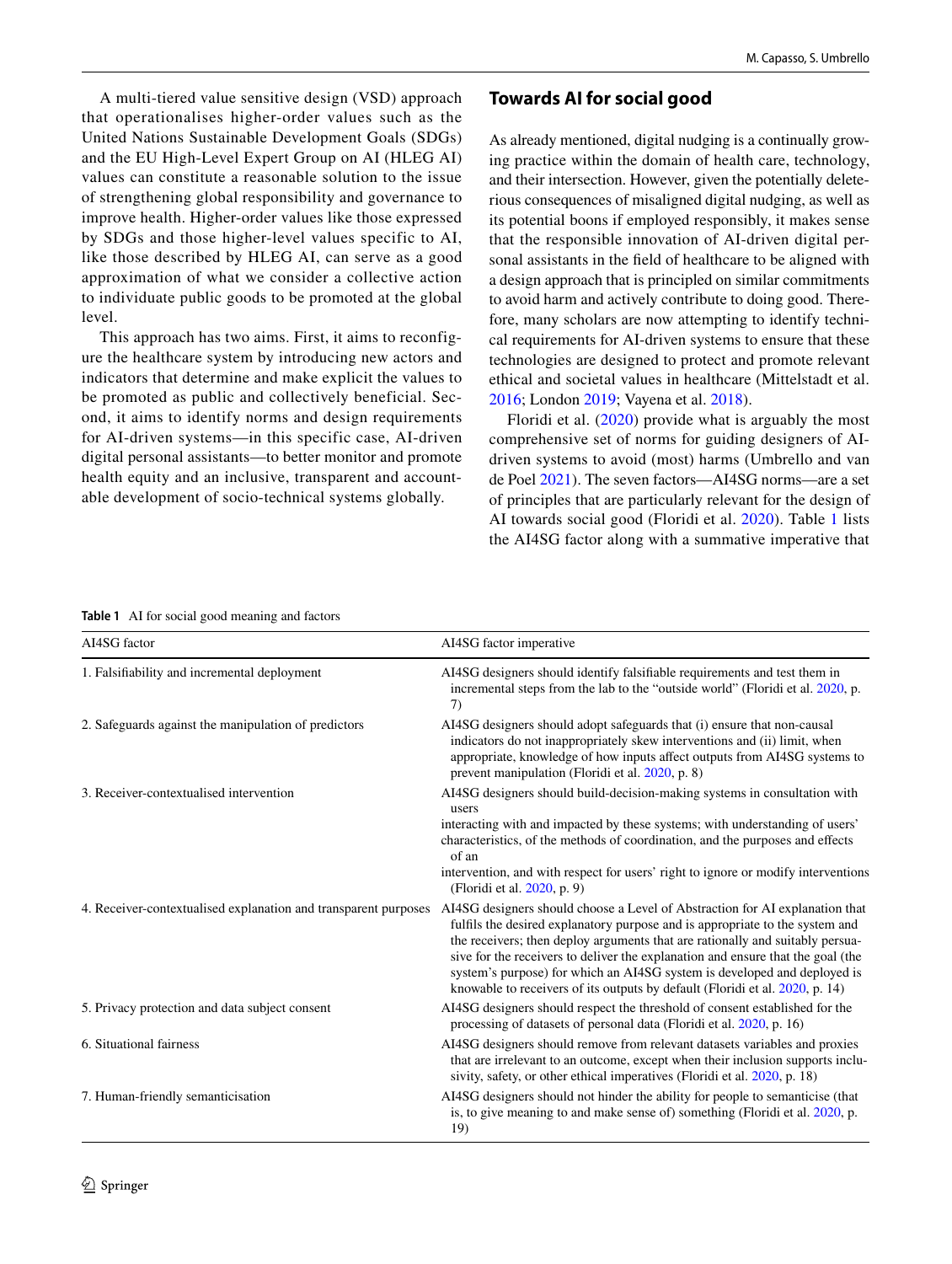Floridi et alia state that designers must follow to put these factors into practice.

The seven norms should not be read as rank-ordered, but mutually co-varying and co-constituting one another in design paradigms. Similarly, and more relevant to the specifc types of technologies in question, they seamlessly map onto the higher-level, more abstract values of the EU High-Level Expert Group on Artifcial intelligence (HLEG AI): *human autonomy*, *prevention of harm*, *fairnes*s and *explicability* (see Fig. [1](#page-5-0)) (High-Level Expert Group on AI [2019\)](#page-11-20).

For the sake of space, this article does not discuss in depth the definitions or examples of the seven factors; Floridi et alia do so already at length (Floridi et al. [2020](#page-11-19)). However, what is important here is that the AI4SG factors function like *norms* as per van de Poel's ([2013](#page-12-10)) characterisation of norms as being framed as 'maximising' or 'minimising' specifc values or design requirements, thus bridging the gap between abstract values (e.g., HLEG AI, United Nations Sustainable Development Goals (SDGs) and concrete design requirements (van de Poel [2013](#page-12-10)). More clearly stated, the above shows that the norms via AI4SG factors provide a bridge between higher-level AI values like those of the HLEG AI and more technical design requirements. However, for this approach to be operationalised by designers, a principled design methodology is required to allow this bridging between abstract values and norms to be adopted systematically. For this reason, we adopt the value sensitive design (VSD) approach to technology design as the methodology of choice. VSD is a principled approach to technology design that seamlessly incorporates the 'values-norms-design requirements' structure as a foundational method (van de Poel [2013](#page-12-10)).

#### **Value sensitive design**

As mentioned, this article aims to adopt and illustrate a multi-tiered VSD methodology to design AI-driven digital personal assistants that responsibly incorporate digital nudges within healthcare. Thus, the HLEG AI principles are understood as the more general values from which more specifc values can be derived for *doing good*. At the same time, the normative AI4SG factors are used as the boundary conditions for *avoiding harm* (c.f., Umbrello and van de Poel [2021\)](#page-12-9).

Currently, there are over two decades worth of scholarship directly on the VSD approach that explore its philosophical foundations (Winkler and Spiekermann [2018](#page-12-11)), methodological issues and capabilities (Le Dantec et al. [2009\)](#page-11-21), as well as its potential applications to existing and future technologies (Umbrello and De Bellis [2018](#page-12-12)). Value sensitive design is often defned as "a theoretically grounded approach to the design of technology that accounts for human values in a principled and comprehensive manner throughout the design process" (Friedman et al. [2013,](#page-11-22) p. 2). The primary methodological objective of VSD is an explicit investigation and incorporation of moral values in design. It does this through the recursive feedback of three iterative stages



<span id="page-5-0"></span>**Fig. 1** Relationship between higher-order values of the EU HLEG on AI and AI4SG norms. [2021](#page-12-9) Source: Umbrello and van de Poel [\(2021](#page-12-9))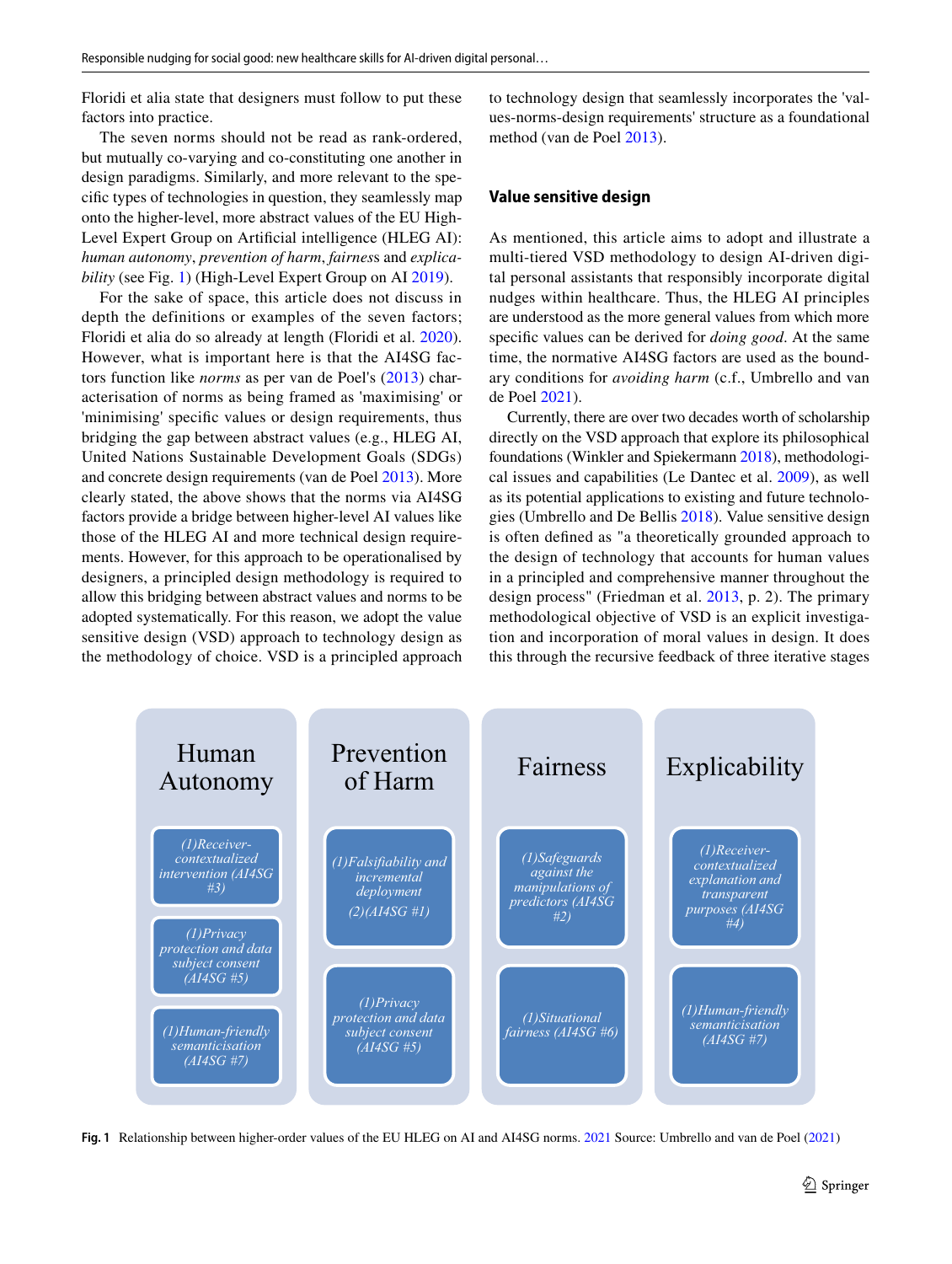or 'investigations': conceptual, empirical and technical, as shown in Fig. [2](#page-6-0).

Conceptual investigations involve (1) identifying both direct and indirect stakeholders that are or will be afected by the system and (2) formulating working defnitions and prima facie value tensions that may arise. Empirical investigations examine stakeholders' contexts and emerging values, eliciting their values and reformulating the working defnitions of the conceptual investigations as necessary. Finally, technical investigations look at the discrete technology in question, determining how the architecture of the technology can support or constrain the values in question.

Tools like the *values hierarchy* formulated by van de Poel [\(2013\)](#page-12-10) are useful in helping designers to translate what are often abstract values into more tangible design requirements (see Fig. [3\)](#page-6-1). A values hierarchy is fundamentally built on three primary layers: 1) values, which are often general and understood as needing to be promoted and designed for as much as possible; 2) norms, which are boundary conditions or prescriptions for action, and 3) design requirements, as specifc technical requirements that should be designed for as much as possible.

# **VSD for responsible nudging**

To illustrate how the VSD approach can be used to design responsible nudging, we take up the example of Amazon's Alexa digital personal assistant as the use case. Likewise, given work that has already been done on adapting the VSD approach to AI-driven technologies, we adopt the general design program formulated by Umbrello and van de Poel ([2020\)](#page-12-9) as the starting point (Umbrello and van de Poel [2021\)](#page-12-9). Figure [4](#page-7-0) outlines how designers can begin their investigations in their design program. Albeit difering from one project to another, the proposed framework provides the general outline that practitioners can follow to ensure they touch on the fundamental points presented in this framework.

The four stages of the iterative process are: (1) context, (2) value identifcation, (3) formulating design requirements, and (4) prototyping. For the sake of space, we take up the approach directly and illustrate its application to the use case of Amazon's Alexa. In the last part of the article, we aim to discuss and explore the design of the Amazon Alexa Healthcare Skills prototype, albeit *ex post facto* in this case, using the framework described above (Fig. [4\)](#page-7-0).

<span id="page-6-0"></span>

<span id="page-6-1"></span>**Fig. 3** Values hierarchy. Source: van de Poel [\(2013](#page-12-10))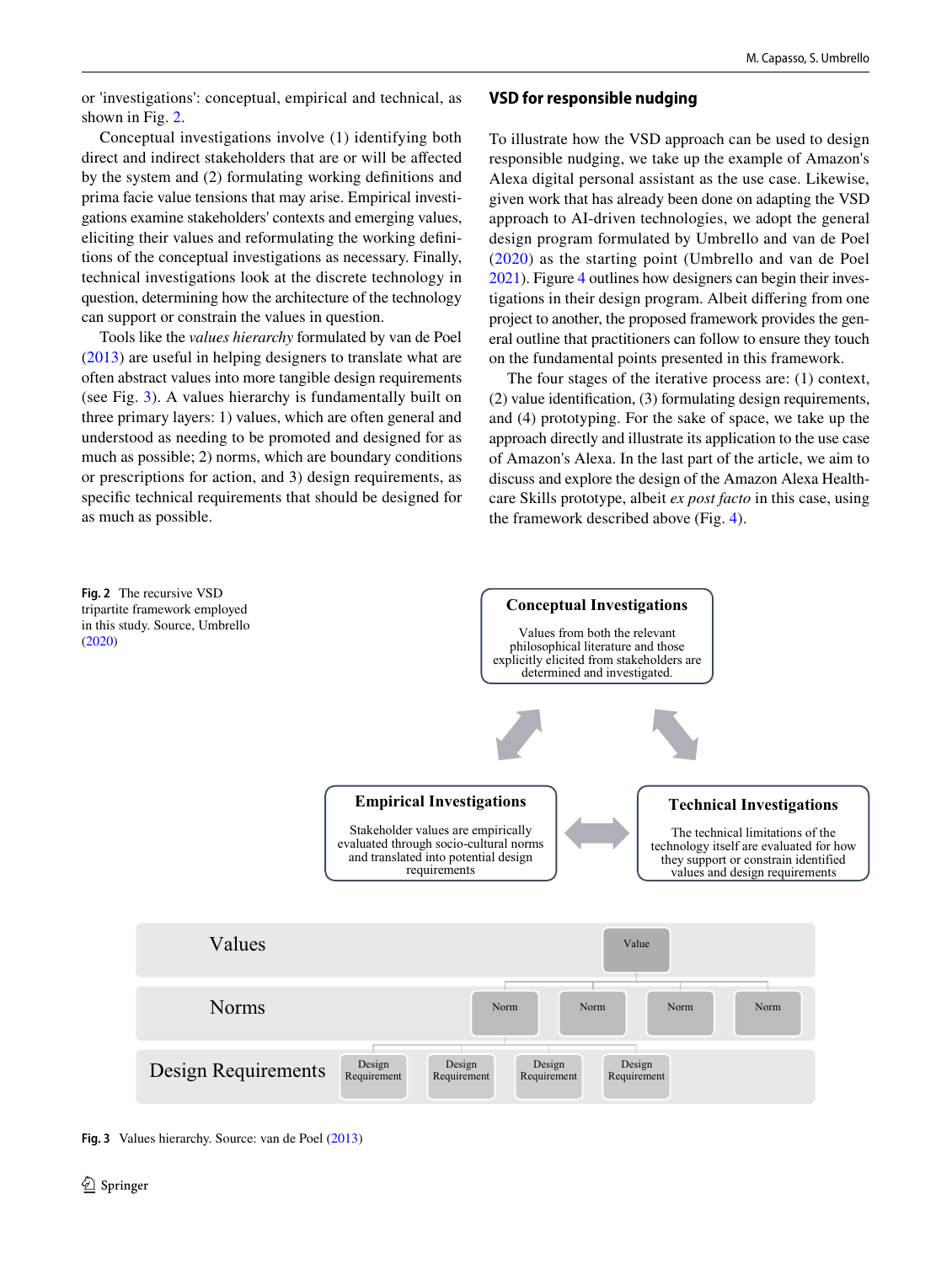

#### **Context analysis**

<span id="page-7-0"></span>**Fig. 4** AI4SG-VSD design

and van de Poel ([2021\)](#page-12-9)

In 2019 Amazon announced a new partnership with the UK's National Health Service (NHS). This partnership enabled Amazon's digital personal assistant Alexa to offer NHS health advice to users at home (Department of Health and Social Care [2019\)](#page-11-23). Moreover, in the new Alexa Healthcare Skills announced in collaboration with six health companies, Amazon says that now Alexa can follow the US Health Insurance Portability and Accountability Act of 1996 (HIPAA) and transmit and receive protected health information. These new Alexa Skills are designed to help users manage diferent healthcare needs such as the coordination and scheduling of appointments, care plans, healthcare account information, the tracking and monitoring of vitals and symptoms, and, fnally, the receiving of insights and Health Nudges—or recommended courses of action and suggestions—that are personalised to them (Jiang [2019\)](#page-11-24). Furthermore, during the COVID-19 pandemic, Amazon released additional Alexa features to help users stay at home, providing information and guidance about the virus (Amazon [2020\)](#page-10-8).

The sociocultural contexts in which a technology is being developed is crucial to assess its design and deployment. For example, Amazon is not a healthcare company but can now handle health data and patient information. Likewise, Alexa is a general AI-driven digital personal assistant, commonly used for a wide variety of purposes, like playing music or giving information about the weather, among many other things. In the case of Alexa's new Healthcare Skills, the context of use, which can be understood as the motivating force beyond its development, includes a diverse range of factors: the need to reduce the pressure and burden on NHS, healthcare companies and clinicians, mainly by providing information on common illness, the need to render easily accessible and valuable health information and tools especially to vulnerable groups such as elderly and frail patients at home and in residential and nursing homes, diferentlyabled patients, or, generally, to those who cannot always get access to care or know how and when to get such access, the need to improve patients' adherence to their medicines (Beaney and Kalorai [2020](#page-10-9)), and for more accurate, preventive and personalised medicine and more benefcial health outcomes (Chan et al. [2019\)](#page-11-25). As such, with the addition of healthcare skills, it might be argued that this blurs the line between diferent contexts, namely recreational contexts and those of healthcare. The introduction of AI-driven digital personal assistants can improve the efectiveness of health communication and monitoring. Still, concerns may arise during their use in practice, based on the need for a comprehensive infrastructure that helps the integration between diferent contexts and health systems and health organisations, the compliance to exchange health data and personal information, and so on.

### **Value identifcation**

*Values that are to be promoted by the design* Ensuring that the AI4SG-VSD approach avoids harming and actively contributing to social good requires gearing the approach towards collective socially desirable ends. This type of explicit adaptation is currently lacking in the existent proposals for AI4SG. In a similar fashion to Umbrello and van de Poel [\(2020\)](#page-12-13), we adopt an explicit gearing towards the SDGs as the best estimation of collectively benefcial societal ends given that the UN developed them to favour collective action for all countries (UN Task Team on the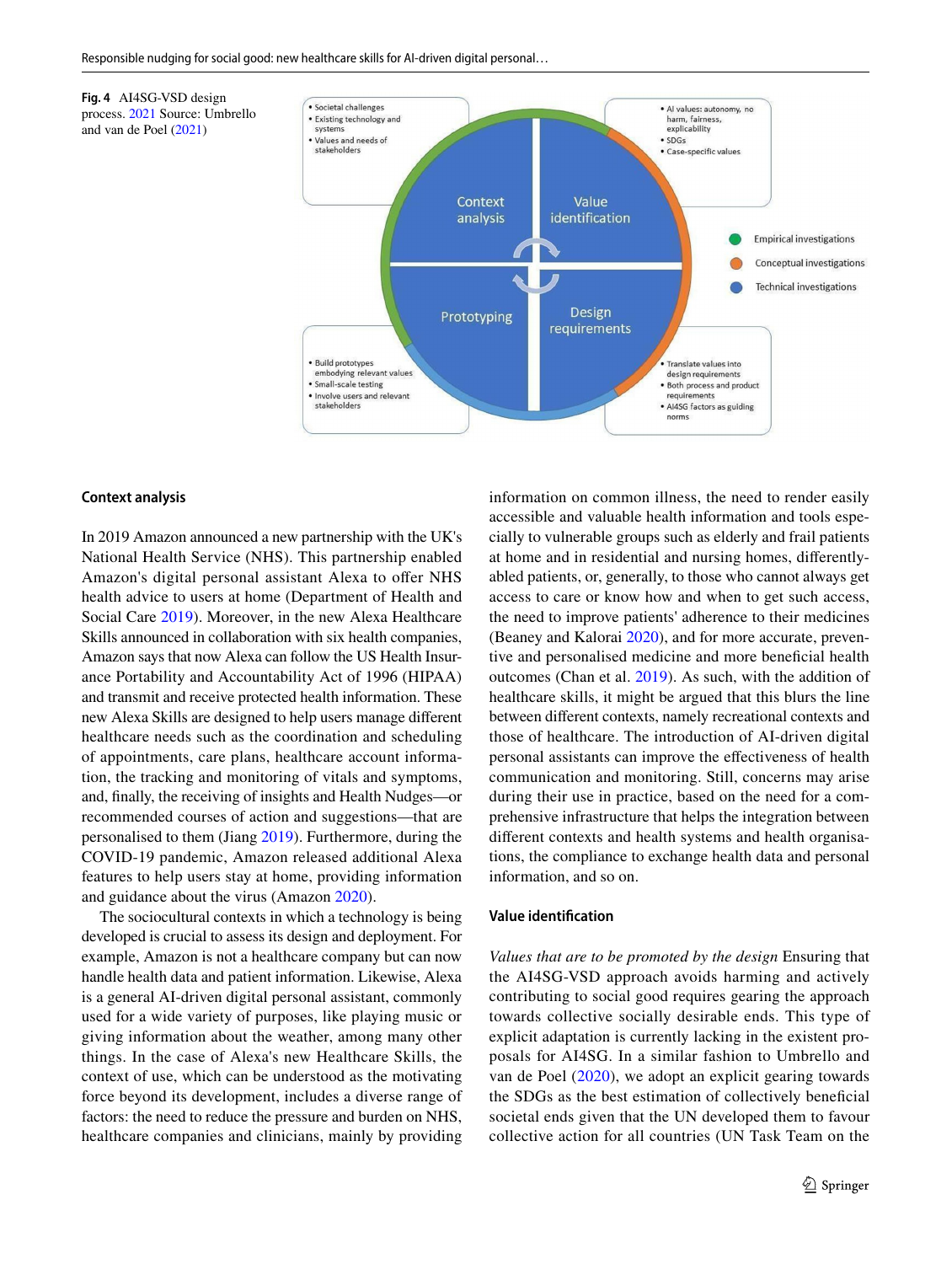Post [2015](#page-12-14) Agenda 2013). Amazon's Alexa new Healthcare Skills design can be said to be part of an extensive network to support UN SDG #3, *Ensuring healthy lives and promoting well-being at all ages*. In particular, it may encourage SDG target 3.8: the achievement of universal health coverage, including fnancial risk protection, access to quality essential healthcare services and access to safe, efective, quality and afordable essential medicines and vaccines for all (United Nations n.d.).

*Values that should be respected, in particular, those values that have been identifed concerning AI: respect for human autonomy, prevention of harm (nonmalefcence), fairness and explicability* This second level of values are values that are to be promoted, especially concerning AI. First, a classic tenet of bioethics is the principle of autonomy, understood as the right that individuals have to make free and meaningful decisions about their treatments. With AI, this principle is blurred, according to Floridi et al. [\(2018\)](#page-11-26) because it implies a balance between the decisionmaking power that individuals retain for themselves and what they decide to delegate to systems such as AI (Floridi et al. [2018\)](#page-11-26). The access to health data sets and the provision of medical advice and information are no longer restricted to the dynamics of the healthcare system nor the reciprocal relationship between clinicians and patients. Indeed, big tech corporations such as Amazon can answer and suggest health-related questions and behaviours. AI-driven systems can store, archive, collect, and analyse data in new and unprecedented modalities, which we already defned as *hypernudges*, raising concerns about privacy and individual autonomy. Without explicit informed consent, Amazon can monitor users' routine to improve its service (Cuthbertson [2019\)](#page-11-27) and thus has the potential capacity to utilise and share data even for commercial and marketing purposes not related to health issues. The involvement of such private actors and automated systems in healthcare can thus entail a loss of control on personal data and a downplaying of care receivers' meaningful choices concerning treatments and assistance.

In this scenario, the emphasis on the value of *human autonomy* can help address the issue of data management on the part of external providers and explore the role that digital nudges may have in the decision-making processes and cognitive capabilities of their nudgees. For example, a pilot study in Stafordshire has explored the potential of Amazon Alexa for patients with diabetes or with other health and dependence needs such as anxiety and depression. The study has reported that Alexa can have hugely positive efects for both patients and family carers, such as an increased sense of independence and management of long-term conditions (Chambers and Beaney [2020](#page-11-28)).

*Nonmalefcence* involves understanding systems' capabilities and limitations to avoid possible harms caused by overusing or misusing AI technologies (Floridi et al. [2018\)](#page-11-26). In the case of Amazon Alexa, privacy concerns are just one of the possible harms. Strictly related to the case under examination, we may also include other risks such as the unnecessary appointments and concerns on the part of patients, the possible disappearance of certain medical and caregiver professions, the reconfguration of expertise and responsibilities in and outside the healthcare system, the interconnection of diferent domains and diferent values-metrics, and the predominant and potential worrisome impact that a market-driven system such as a private tech corporation may have on shaping healthcare agendas and research (see Sharon [2016](#page-11-9); [2021\)](#page-11-10).

The value of *fairness* aims to eliminate unfair discrimination and ensure that the use of AI creates shared benefts (or at least sharable) and avoids further harms, such as the undermining of existing social structures (Floridi et al. [2018\)](#page-11-26). Amazon Alexa or similar digital personal assistants may exacerbate existing (digital) health divides between those who can afford them and those who cannot (Stokes-Lampard [2019\)](#page-11-29). Moreover, there is no safeguard to prevent the possibility for third parties or hackers and malicious actors to steal data. Beyond the individual level of the nudgee and their right to privacy and healthcare, what is at stake is the collective dimension of justifcation on the means and modalities of possible interventions in healthcare. Therefore, there is reason to frame the issue of digital nudging also in terms of its socio-political relevance, with the aim to regulate and promote relational and equal forms of accessibility to digital health data and democratic—as open to discussion and contestation—modalities of control on those latter.

Finally, the value of *explicability* implies a need to understand AI-driven systems and thus make them intelligible and not opaque. There is also a need to hold to account the decision-making processes of AI, fnding at least one agent that can be considered accountable for how the system works (Floridi et al. [2018\)](#page-11-26). This is a complex issue due to the vast number of people and organisations that deploy and develop such technologies and to the fact that AI working is often difficult to understand and interpret by those agents.

In cases that involve AI, predictive analytics, profiling and hypernudges, generally understood, traditional informed consent or the manifest and transparent character of the publicity principle are often not sufficient elements to preserve and respect users' deliberative choices and freedom (Yeung [2015;](#page-12-15) Sunstein [2017](#page-12-3)). Beyond the individual level of users' behaviours, what is at stake in the use of digital health nudging is the nature and public value of health data and the social, economic and political consequences and factors this may entail, as some scholars have recently suggested (Prainsack [2020](#page-11-6)). And beyond the issues of transparency and publicity, we should assess and promote modalities that make the adoption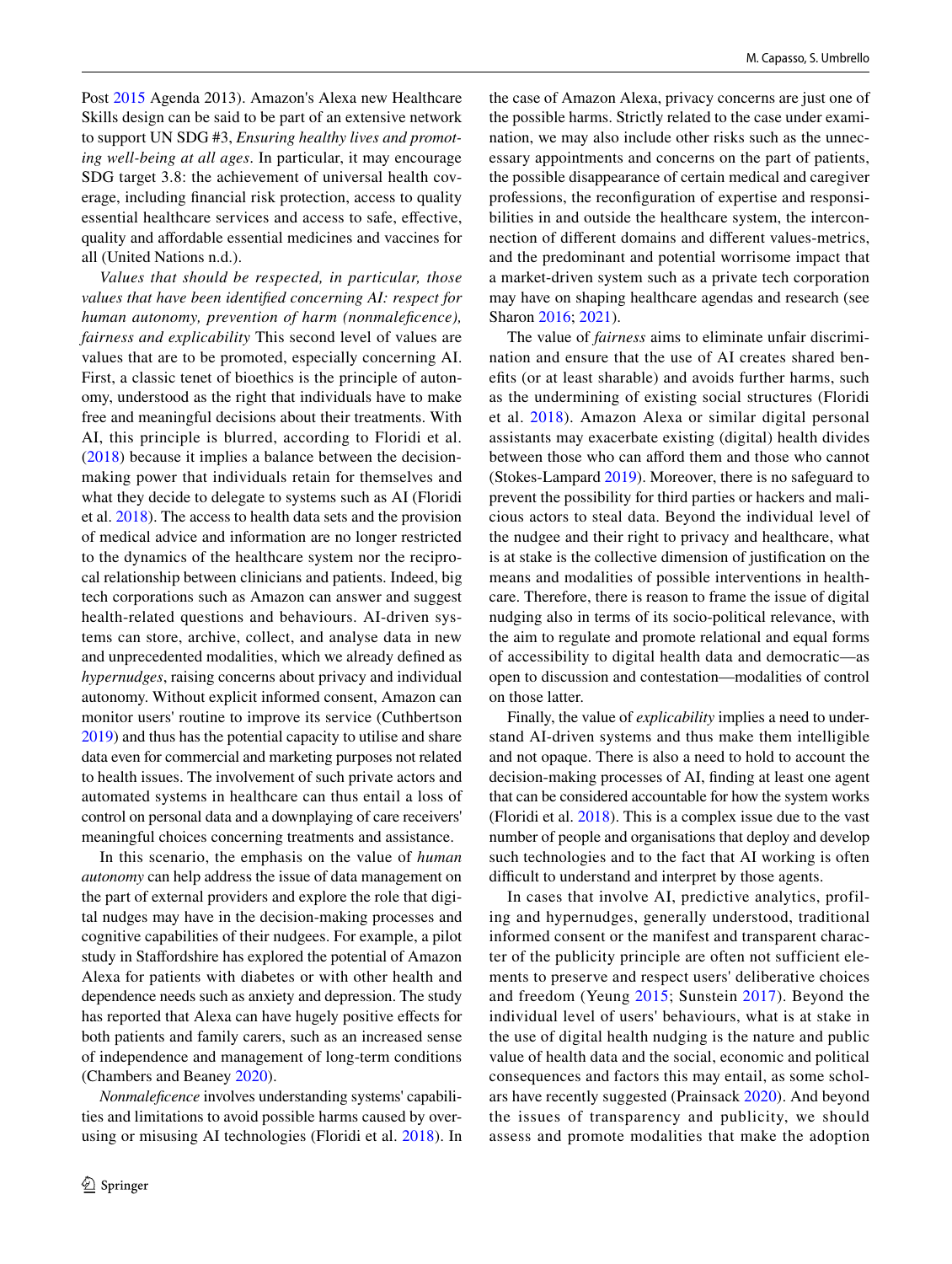of AI-driven systems and technological influences-types such as digital nudges also explainable by public agencies and stakeholders to citizens (Pasquale [2015;](#page-11-30) Santoni de Sio and Mecacci [2021\)](#page-11-31).

*Context-specific values that are not covered by (1) and (2) and derive from the analysis of the specific context in phase, particularly values held by stakeholders* The last class of values is related to stakeholders' values and preferences. In the healthcare domain, the nature of care activity is conceived as a response to the needs of the 'other' or care receiver to determine the values to be included in systems design (see van Wynsberghe [2016](#page-12-16)). Digital personal assistants such as Alexa may mediate and radically change the patient-provider relationship and the specific care practice that the latter aims to enforce. For example, as a virtual clinician at home, Amazon Alexa can be used to overcome loneliness and isolation and provide social support (Chambers and Beaney [2020](#page-11-28)). Or, more broadly, digital personal assistants can affect the users' willingness to disclose aspects of personal and clinical life in various ways compared to the more traditional interaction that a patient may have with human caregivers (Debajyoti et al. [2020\)](#page-11-32). Therefore, the value of social companionship—and, consequently, considering technological systems as social agents or entities—as a context-specific value should be put in a sharper focus. According to the recent work of Friedman et al. ([2019\)](#page-11-33), in the possible VSD tools, which are appropriated from the social sciences and can be used to investigate and reconstruct stakeholders' experiences, are included the use of values scenarios or sketches, or value-oriented semistructured interviews or even the deployment of models for informed consent online (Friedman and Hendry [2019](#page-11-33)). These may be appropriate methods for identifying new emerging values or validating design solutions that can consider different descriptions and understandings of care practices and the different usage patterns and perceptions across age groups (Oh et al. [2020\)](#page-11-34).

#### **Design requirements**

Among the host of VSD methodologies available for value analysis, a values hierarchy (Fig. [3\)](#page-6-1) is particularly apt at visualising how higher-level values can be translated through norms and into design requirements. Naturally, the hierarchy can function both top-down (values  $\rightarrow$  norms  $\rightarrow$  design requirements) as well as bottom-up (design requirements → norms $\rightarrow$  values) depending on the specifics of the design programs in which it is used. Figure [5](#page-9-0) is an example of how a higher-level value can be translated through two of the AI4SG norms that are most relevant to it (c.f., Fig. [1](#page-5-0)) and into more tangible design requirements.

In Fig. [5](#page-9-0), the value of *Fairness* is chosen as the exemplar of how to illustrate the usefulness of a values hierarchy as a tool for translating abstract values into concrete design requirements. *As* one of the higher-level values of the EU HLEG, *fairnes*s here can be translated through *at least* two AI4SG norms (2 and 6), illustrated in Fig. [1,](#page-5-0) and into some example design requirements that align with this value and its associated norms. Naturally, this is one of a host of examples of how this translation can be done. Of course, the design requirements or even values (depending on the direction of the hierarchy being undertaken) changes as a function of the various contextual factors of any given design domain. Simply put, the illustration is not an exhaustive exercise but rather 'opens up' the design space for multiple ways that designers can reach common goals. *Receiver-contextualised interventio*n (AI4SG #3) and *Receiver-contextualised explanation and transparent purposes* (AI4SG #4) overlap into the value of *Fairness* also, given that it can come into delicate tension with the requirements on the limits of transparency as such for the *safeguard against the manipulation of predictors* (AI4SG #2). This is to say that both the values and the norms co-vary and co-constitute one another and, to reiterate, are not rank-ordered but actually operationalise each other. For this reason, such exercises like this allow engineers to more clearly delimit the possible requirements needed for a salient design aligned with the



<span id="page-9-0"></span>**Fig. 5** Translating the value of *Fairness* to design requirements through AI4SG norms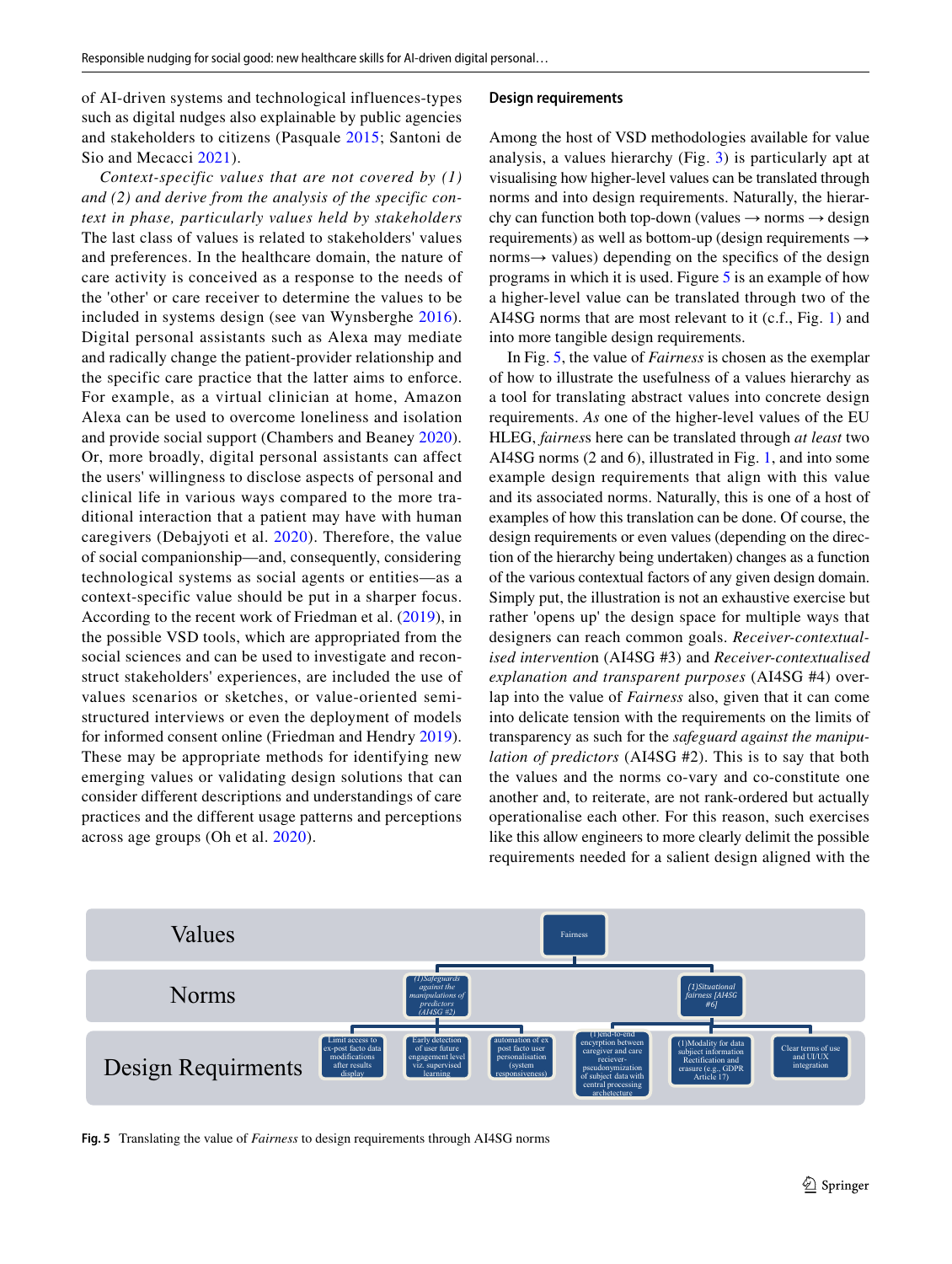norms characteristic of AI4SG and the more abstract values that are often difficult to conceptualise as concrete design requirements.

### **Prototyping**

The prototyping stage does not merely involve testing the technical aspects and functioning of technological systems but also, in a more fundamental way, the analysis of the ethical and social efects that can emerge from their deployment and feld of use. This should include the development and co-creation of mock-ups, prototypes or feld deployments that aims to identify value tensions and other factors and implications for the direct and indirect stakeholders and the technology at stake (Friedman and Hendry [2019](#page-11-33)). The case of Amazon Alexa is relevant, given its ubiquity, accessibility, and ease of adoption and implementation into existing health domains, in both caregivers and receivers. Alexa's pervasiveness exacerbates the technology's systemic interactions that follow from its widespread adoption. Technologies, like Alexa, can become pervasive across multiple vectors such as those of geography, culture, and demographics, among other factors (Friedman et al. [2017\)](#page-11-35). At this stage, given its limited deployment, both technical and social/ethical functioning according to the guidelines can be pen tested securely. Emergent issues or misalignment can then result in the triggering of another iteration of this four-stage cycle.

# **Conclusions**

Digitisation of medicine brings with it a host of boons such as increased efficiency and accessibility. However, with these benefts may also emerge public concerns due to the specifc capabilities of AI-driven systems and the possible sources of AI-infuences on stakeholders and environments. This article proposes that AI-driven digital personal assistants that incorporate digital health nudging can be designed to avoid doing harm and promote social good. To do this, we suggest that the AI4SG norms form strong normative guidelines that designers can adopt to prevent (most) harms. Similarly, we show how these norms help translate more abstract values such as those of the HLEG AI and SDGs into tangible design requirements, thus actively promoting social good (as much as possible). Finally, the VSD approach is adopted as the general design methodology to encompass this multi-tiered strategy. If successful, the VSD approach provides, at least, a strong starting point for engineers and designers to design AI-driven systems that incorporates digital health nudges *for* human values and thus not only ameliorating potentially misaligned behaviour but actually contributing to the social good.

**Code availability** Not applicable.

#### **Declarations**

**Conflict of interest** The authors declare no confict of interest.

**Ethical approval** Not applicable.

**Consent to participate** Not applicable.

**Consent for publication** Not applicable.

**Open Access** This article is licensed under a Creative Commons Attribution 4.0 International License, which permits use, sharing, adaptation, distribution and reproduction in any medium or format, as long as you give appropriate credit to the original author(s) and the source, provide a link to the Creative Commons licence, and indicate if changes were made. The images or other third party material in this article are included in the article's Creative Commons licence, unless indicated otherwise in a credit line to the material. If material is not included in the article's Creative Commons licence and your intended use is not permitted by statutory regulation or exceeds the permitted use, you will need to obtain permission directly from the copyright holder. To view a copy of this licence, visit<http://creativecommons.org/licenses/by/4.0/>.

# **References**

- <span id="page-10-7"></span>Anomaly, J. 2021. What is public health? Public goods, publicized goods, and the conversion problem. *Public Choice*. [https://doi.](https://doi.org/10.1007/s11127-021-00908-8) [org/10.1007/s11127-021-00908-8](https://doi.org/10.1007/s11127-021-00908-8).
- <span id="page-10-5"></span>Abdalla, S.M., N. Maani, C.K. Ettman, and S. Galea. 2020. Claiming health as a public good in the post-COVID-19 era. *Development* 63 (2): 200–204. <https://doi.org/10.1057/s41301-020-00255-z>.
- <span id="page-10-8"></span>Amazon. 2020. *Alexa and Amazon Devices COVID-19 resources. Amazon* [https://blog.aboutamazon.com/devices/alexa-and-ama](https://blog.aboutamazon.com/devices/alexa-and-amazon-devices-covid-19-resources)[zon-devices-covid-19-resources.](https://blog.aboutamazon.com/devices/alexa-and-amazon-devices-covid-19-resources)
- <span id="page-10-4"></span>Barton, A., and T. Grüne-Yanof. 2015. From libertarian paternalism to nudging—and beyond. *Review of Philosophy and Psychology* 6 (3): 341–359. [https://doi.org/10.1007/s13164-015-0268-x.](https://doi.org/10.1007/s13164-015-0268-x)
- <span id="page-10-9"></span>Beaney, P., H. Kalirai, and R. Chambers. 2020. Alexa… what pills do I need to take today? *The Prescriber* 31: 20–23. [https://doi.org/](https://doi.org/10.1002/psb.1849) [10.1002/psb.1849.](https://doi.org/10.1002/psb.1849)
- <span id="page-10-6"></span>Bernstein, Justin, and Pierce Randall. 2020. Against the public goods conception of public health. *Public Health Ethics* 13 (3): 225–233. <https://doi.org/10.1093/phe/phaa021>.
- <span id="page-10-0"></span>Buoy Health. 2021. *COVID-19: What you need to know about the coronavirus*. Buoy Health. [https://www.buoyhealth.com/learn/](https://www.buoyhealth.com/learn/coronavirus) [coronavirus.](https://www.buoyhealth.com/learn/coronavirus)
- <span id="page-10-3"></span>Burr, C., N. Cristianini, and J. Ladyman. 2018. An analysis of the interaction between intelligent software agents and human users. *Minds and Machines* 28 (4): 735–774. [https://doi.org/10.1007/](https://doi.org/10.1007/s11023-018-9479-0) [s11023-018-9479-0.](https://doi.org/10.1007/s11023-018-9479-0)
- <span id="page-10-2"></span>Byambasuren, O., S. Sanders, E. Beller, and P. Glasziou. 2018. Prescribable mHealth apps identifed from an overview of systematic reviews. *NPJ Digital Medicine.* 1 (1): 1–12. [https://doi.org/10.](https://doi.org/10.1038/s41746-018-0021-9) [1038/s41746-018-0021-9](https://doi.org/10.1038/s41746-018-0021-9).
- <span id="page-10-1"></span>Cai, C.W. 2020. Nudging the fnancial market? A review of the nudge theory. *Account Finance* 60: 3341–3365. [https://doi.org/10.1111/](https://doi.org/10.1111/acfi.12471) [acf.12471](https://doi.org/10.1111/acfi.12471).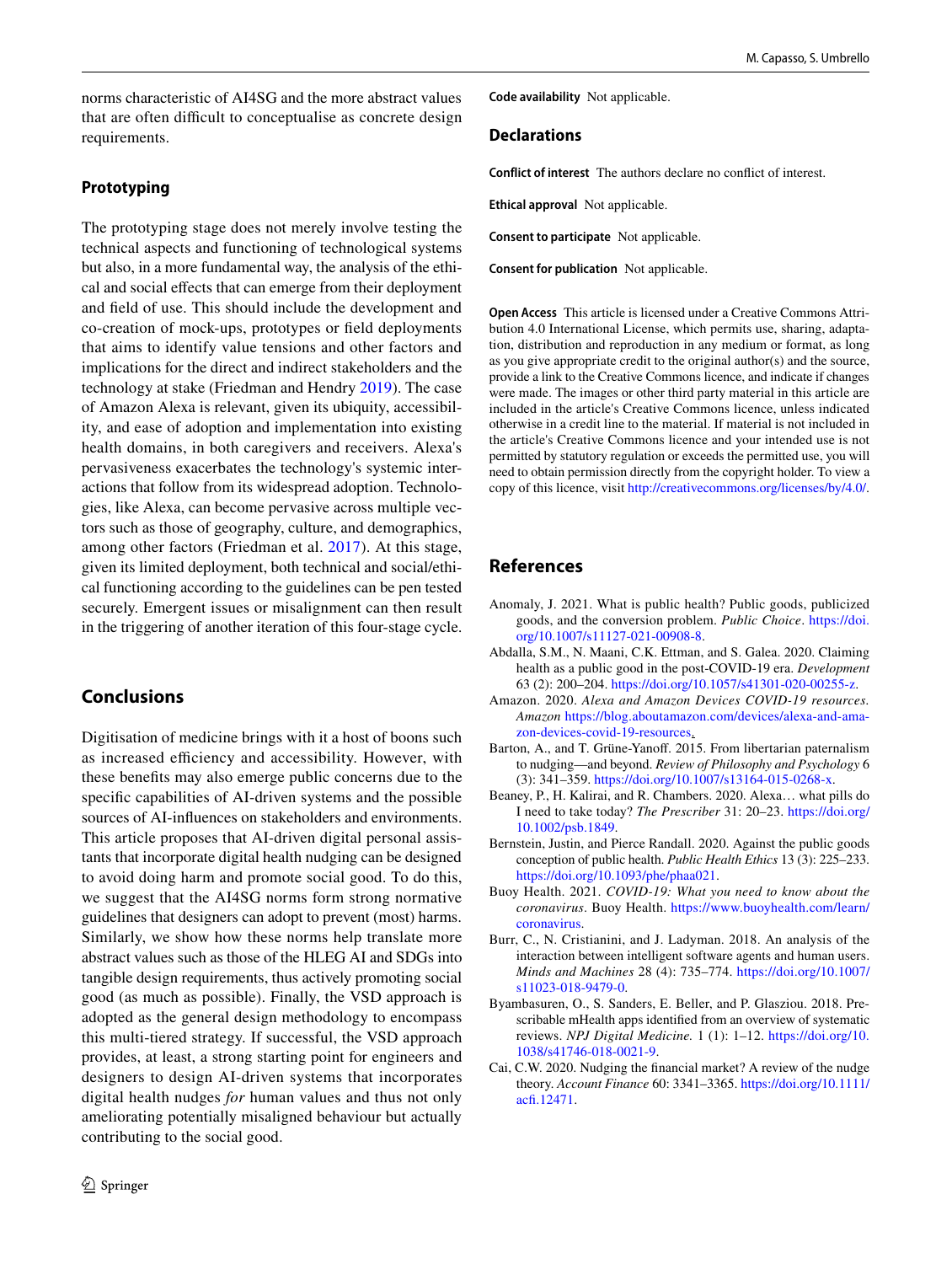- <span id="page-11-28"></span>Chambers, R., and P. Beaney. 2020. The potential of placing a digital assistant in patients' homes. *British Journal of General Practice* 70 (690): 8–9. [https://doi.org/10.3399/bjgp20X707273.](https://doi.org/10.3399/bjgp20X707273)
- <span id="page-11-25"></span>Chan, J., T. Rea, S. Gollakota, et al. 2019. Contactless cardiac arrest detection using smart devices. *NPJ Digital Medicine*. [https://doi.](https://doi.org/10.1038/s41746-019-0128-7) [org/10.1038/s41746-019-0128-7.](https://doi.org/10.1038/s41746-019-0128-7)
- <span id="page-11-27"></span>Cuthbertson, A. 2019. Amazon admits employees listen to Alexa conversations. *The Independent.* [https://www.independent.co.uk/](https://www.independent.co.uk/life-style/gadgets-and-tech/news/amazon-alexa-echo-listening-spy-security-a8865056.html) [life-style/gadgets-and-tech/news/amazon-alexa-echo-listening](https://www.independent.co.uk/life-style/gadgets-and-tech/news/amazon-alexa-echo-listening-spy-security-a8865056.html)[spy-security-a8865056.html.](https://www.independent.co.uk/life-style/gadgets-and-tech/news/amazon-alexa-echo-listening-spy-security-a8865056.html)
- <span id="page-11-32"></span>Debajyoti, P., C. Arpnikanondt, and M.A. Razzaque. 2020. Personal information disclosure via voice assistants: The personalizationprivacy paradox. *SN Computer Science*. [https://doi.org/10.1007/](https://doi.org/10.1007/s42979-020-00287-9) [s42979-020-00287-9](https://doi.org/10.1007/s42979-020-00287-9).
- <span id="page-11-23"></span>Department of Health and Social Care. 2019. *NHS Health Information available through Amazon's Alexa*. [https://www.gov.](https://www.gov.uk/government/news/nhs-health-information-available-through-amazon-s-alexa) [uk/government/news/nhs-health-information-available-throu](https://www.gov.uk/government/news/nhs-health-information-available-through-amazon-s-alexa) [gh-amazon-s-alexa](https://www.gov.uk/government/news/nhs-health-information-available-through-amazon-s-alexa).
- <span id="page-11-26"></span>Floridi, L., J. Cowls, M. Beltrametti, R. Chatila, P. Chazerand, V. Dignum, E. Vayena, et al. 2018. AI4People - An ethical framework for a good AI society: Opportunities, risks, principles, and recommendations. *Minds and Machines.* 28: 689–707. [https://doi.org/](https://doi.org/10.1007/s11023-018-9482-5) [10.1007/s11023-018-9482-5](https://doi.org/10.1007/s11023-018-9482-5).
- <span id="page-11-19"></span>Floridi, L., J. Cowls, T.C. King, and M. Taddeo. 2020. Designing AI for social good: Seven essential factors. *Science and Engineering Ethics.* 26: 1771–1796.<https://doi.org/10.1007/s11948-020-00213-5>.
- <span id="page-11-22"></span>Friedman, B., P.H. Kahn Jr., A. Borning, and A. Huldtgren. 2013. Value sensitive design and information systems. In *Early engagement and new technologies: Opening up the laboratory*, ed. N. Doorn, D. Schuurbiers, I. van de Poel, and M.E. Gorman, 55–95. Dordrecht: Springer.
- <span id="page-11-35"></span>Friedman, B., L.P. Nathan, S.K. Kane, and J. Lin. 2017. Envisioning cards. *University of Washington, Value Sensitive Design Research Lab*. Retrieved from [https://envisioningcards.com/.](https://envisioningcards.com/)
- <span id="page-11-33"></span>Friedman, B., and D.G. Hendry. 2019. *Value sensitive design: Shaping technology with moral imagination*. Cambridge, MA: MIT.
- <span id="page-11-16"></span>Giubilini, A., and J. Savulescu. 2019. Demandingness and public health ethics. *Moral Philosophy and Politics* 6 (1): 65–81. [https://doi.org/](https://doi.org/10.1515/mopp-2018-0057) [10.1515/mopp-2018-0057.](https://doi.org/10.1515/mopp-2018-0057)
- <span id="page-11-20"></span>High-Level Expert Group on AI. 2019. *Ethics guidelines for trustworthy AI | Shaping Europe's digital future*. [https://ec.europa.eu/](https://ec.europa.eu/digital-single-market/en/news/ethics-guidelines-trustworthy-ai) [digital-single-market/en/news/ethics-guidelines-trustworthy-ai](https://ec.europa.eu/digital-single-market/en/news/ethics-guidelines-trustworthy-ai) .
- <span id="page-11-24"></span>Jiang, R. 2019. Introducing New Alexa Healthcare Skills. *Amazon*. [https://developer.amazon.com/en-US/blogs/alexa/alexa-skills-kit/](https://developer.amazon.com/en-US/blogs/alexa/alexa-skills-kit/2019/04/introducing-new-alexa-healthcare-skills) [2019/04/introducing-new-alexa-healthcare-skills](https://developer.amazon.com/en-US/blogs/alexa/alexa-skills-kit/2019/04/introducing-new-alexa-healthcare-skills).
- <span id="page-11-8"></span>Jones, R., J. Pykett, and M. Whitehead. 2013. *Changing behaviours: On the rise of the psychological state*. Cheltenham: Edward Elgar.
- <span id="page-11-21"></span>Le Dantec, C.A., Poole, E.S., & Wyche, S.P. (2009). Values as lived experience: Evolving value sensitive design in support of value discovery. In: Proceedings of the SIGCHI Conference on Human Factors in Computing Systems, pp. 1141–1150. New York: ACM. <https://doi.org/10.1145/1518701.1518875>
- <span id="page-11-11"></span>Lepenies, R., and M. Małecka. 2015. The institutional consequences of nudging–nudges, politics, and the law. *Review of Philosophy and Psychology.* 6 (3): 427–437. [https://doi.org/10.1007/](https://doi.org/10.1007/s13164-015-0243-6) [s13164-015-0243-6.](https://doi.org/10.1007/s13164-015-0243-6)
- <span id="page-11-18"></span>London, A.J. 2019. Artifcial intelligence and black-box medical decisions: Accuracy versus explainability. *Hastings Center Report* 49 (1): 15–21.<https://doi.org/10.1002/hast.973>.
- <span id="page-11-4"></span>Loria, K. 2019. Are health apps putting your privacy at risk? *Consumer Reports*. Retrieved October 9, 2020 from [https://www.consumerre](https://www.consumerreports.org/health-privacy/are-health-apps-putting-your-privacy-at-risk/) [ports.org/health-privacy/are-health-apps-putting-your-priva](https://www.consumerreports.org/health-privacy/are-health-apps-putting-your-privacy-at-risk/) [cy-at-risk/](https://www.consumerreports.org/health-privacy/are-health-apps-putting-your-privacy-at-risk/).
- <span id="page-11-0"></span>Lu, T.-C., Y.-T. Chang, T.-W. Ho, Y. Chen, Y.-T. Lee, Y.-S. Wang, C.-C. Fang, et al. 2019. Using a smartwatch with real-time feedback improves the delivery of high-quality cardiopulmonary

resuscitation by healthcare professionals. *Resuscitation* 140: 16–22. <https://doi.org/10.1016/j.resuscitation.2019.04.050>.

- <span id="page-11-1"></span>Maedche, A., S. Morana, S. Shacht, D. Werth, and J. Krumeich. 2016. Advanced user assistance systems. *Business & Information Systems Engineering* 58 (5): 367–370. [https://doi.org/10.](https://doi.org/10.1007/s12599-016-0444-2) [1007/s12599-016-0444-2](https://doi.org/10.1007/s12599-016-0444-2).
- <span id="page-11-12"></span>MacKay, K., and M. Quigley. 2018. Exacerbating inequalities? Health policy and the behavioural sciences. *Health Care Analysis* 26: 380–397. [https://doi.org/10.1007/s10728-018-0357-y.](https://doi.org/10.1007/s10728-018-0357-y)
- <span id="page-11-7"></span>McMahon, John. 2015. Behavioral economics as neoliberalism: Producing and governing "Homo Economicus." *Contemporary Political Theory* 14 (2): 137–158. [https://doi.org/10.1057/cpt.](https://doi.org/10.1057/cpt.2014.14) [2014.14.](https://doi.org/10.1057/cpt.2014.14)
- <span id="page-11-5"></span>Meske, C., I. Amojo, A.-S. Poncette, and F. Balzer. 2019. The potential role of digital nudging in the digital transformation of the healthcare industry. In *HCII 2019: Design, user experience, and usability: Application domains*, ed. A. Marcus and W. Wang, 323–336. Cham: Springer.
- <span id="page-11-17"></span>Mittelstadt, B.D., P. Allo, M. Taddeo, S. Wachter, and L. Floridi. 2016. The ethics of algorithms: Mapping the debate. *Big Data & Society*. [https://doi.org/10.1177/F2053951716679679.](https://doi.org/10.1177/F2053951716679679)
- <span id="page-11-13"></span>Moon, S., J.A. Røttingen, and J. Frenk. 2017. Global public goods for health: Weaknesses and opportunities in the global health system. *Health Economics, Policy and Law* 12 (2): 195–205. [https://doi.](https://doi.org/10.1017/S174413311600045) [org/10.1017/S174413311600045](https://doi.org/10.1017/S174413311600045).
- <span id="page-11-15"></span>Nykänen, P. 2017. Implementation and evaluation of E-health ecosystems in two-sided markets. In *E-Health two-sided markets*, ed. V. Vimarlund, 125–141. Cambridge, MA: Academic Press.
- <span id="page-11-34"></span>Oh, Y., K. Chung, and D. Ju. 2020. Diferences in interactions with a conversational agent. *International Journal of Environmental Research and Public Health.* 17: 3189. [https://doi.org/10.3390/](https://doi.org/10.3390/ijerph17093189) [ijerph17093189](https://doi.org/10.3390/ijerph17093189).
- <span id="page-11-30"></span>Pasquale, F. 2015. *The black box society*. Boston, MA: Harvard University Press.
- <span id="page-11-3"></span>Pietrabissa, Giada, Italo Zoppis, Giancarlo Mauri, Roberta Ghiretti, Emanuele Maria Giusti, Roberto Cattivelli, Chiara Spatola, Gian Mauro Manzoni, and Gianluca Castelnuovo. 2019. System of nudge theory-based ICT applications for older citizens: The SEN-IOR Project. In *International Symposium on Pervasive Computing Paradigms for Mental Health*, ed. Pietro Cipresso, Silvia Serino, and Daniela Villani, 29–42. Cham: Springer.
- <span id="page-11-6"></span>Prainsack, B. 2020. The value of healthcare data: To nudge, or not? *Policy Studies.* 41 (5): 547–562. [https://doi.org/10.1080/01442](https://doi.org/10.1080/01442872.2020.1723517) [872.2020.1723517.](https://doi.org/10.1080/01442872.2020.1723517)
- <span id="page-11-31"></span>Santoni de Sio, F., and G. Mecacci. 2021. Four responsibility gaps with artifcial intelligence: Why they matter and how to address them. *Philosophy and Technology*. [https://doi.org/10.1007/](https://doi.org/10.1007/s13347-021-00450-x) [s13347-021-00450-x](https://doi.org/10.1007/s13347-021-00450-x).
- <span id="page-11-2"></span>Sezgin, E., Y. Huang, U. Ramtekkar, and S. Lin. 2020. Readiness for voice assistants to support healthcare delivery during a health crisis and pandemic. *NPJ Digital Medicine* 3 (1): 1–4. [https://doi.](https://doi.org/10.1038/s41746-020-00332-0) [org/10.1038/s41746-020-00332-0](https://doi.org/10.1038/s41746-020-00332-0).
- <span id="page-11-9"></span>Sharon, T. 2016. The Googlization of health research: From disruptive innovation to disruptive ethics. *Personalized Medicine.* 13 (6): 563–574.<https://doi.org/10.2217/pme-2016-0057>.
- <span id="page-11-10"></span>Sharon, T. 2021. From hostile worlds to multiple spheres: Towards a normative pragmatics of justice for the Googlization of health. *Medicine, Health Care and Philosophy.* [https://doi.org/10.1007/](https://doi.org/10.1007/s11019-021-10006-7) [s11019-021-10006-7](https://doi.org/10.1007/s11019-021-10006-7).
- <span id="page-11-14"></span>Smith, R.D. 2003. Global public goods and health. *Bulletin of the World Health Organization* 81 (7): 475. [https://doi.org/10.1590/](https://doi.org/10.1590/S0042-96862003000700004) [S0042-96862003000700004.](https://doi.org/10.1590/S0042-96862003000700004)
- <span id="page-11-29"></span>Stokes-Lampard H. 2019. *Voice-assisted technology has potential, but we must not create a 'digital divide' between patients, says College.* Royal College of General Practitioners. [https://www.](https://www.rcgp.org.uk/about-us/news/2019/july/voice-assisted-technology-has-potential-but-we-must-not-create-a-digital-divide-between-patients.aspx) [rcgp.org.uk/about-us/news/2019/july/voice-assisted-techn](https://www.rcgp.org.uk/about-us/news/2019/july/voice-assisted-technology-has-potential-but-we-must-not-create-a-digital-divide-between-patients.aspx)